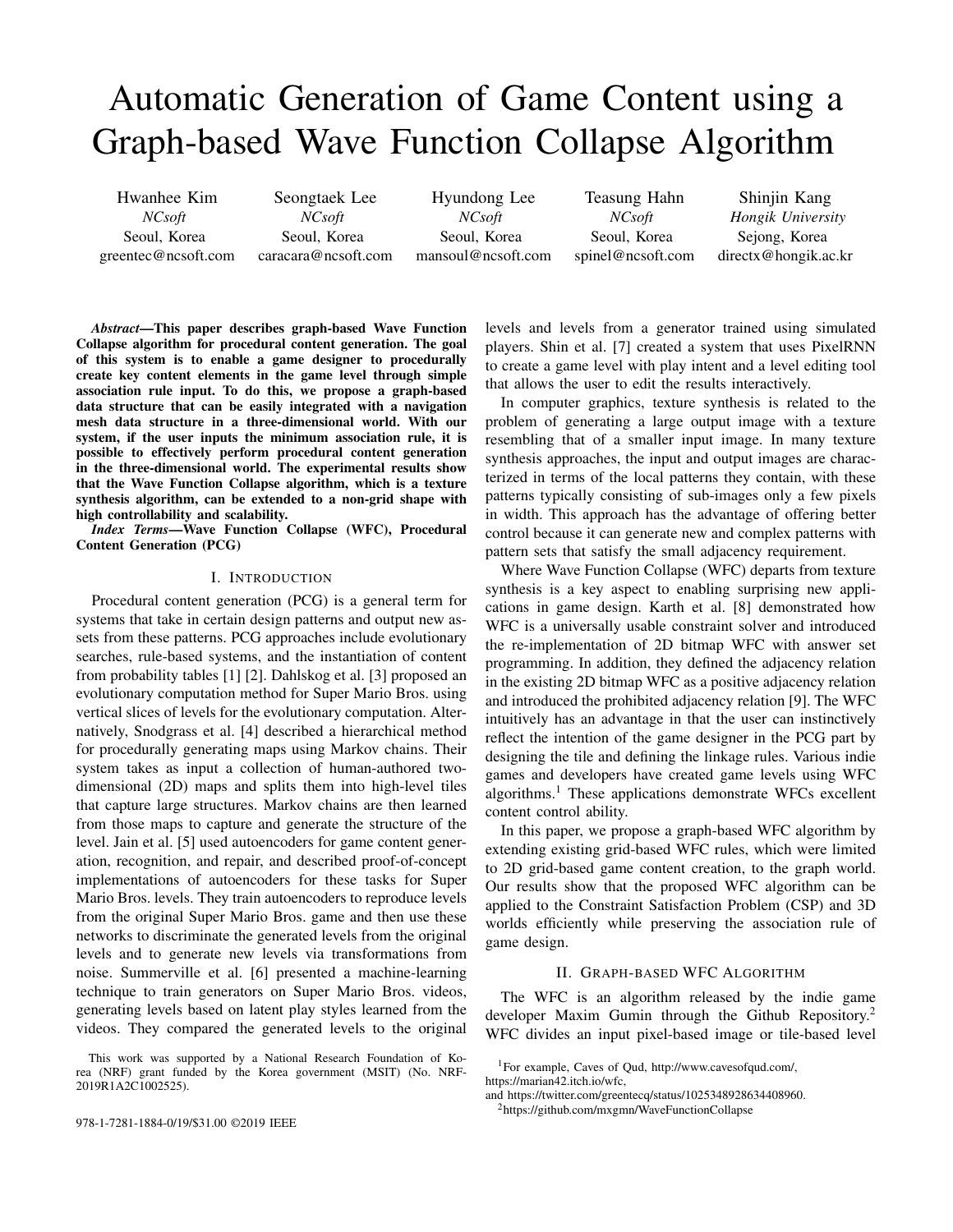

Fig. 1. Overview of the WFC algorithm process

into small chunks  $(1 \t 1, 2 \t 2 \t or larger)$  and rearranges them to create new levels. The newly generated level consists of overlapped or non-overlapped chunks. Figure 1 shows an overview of the WFC algorithm process. In this paper, we aim to extend the grid-based WFC algorithm to a graph-based type for application to unstructured data, such as a navigation mesh. The state space of the previous WFC is a regular grid, and each node constituting the grid has an equal number of neighbors. In contrast, the state space of a graph-based WFC has an unlimited and variable number of neighbors. Hence, we modified the propagation, compatibility, and backtracking processes in the original WFC algorithm. Figure 2 shows the main loop of the original WFC and graph-based WFC. The gray box highlights the difference between the two. For comprehensive details of the WFC algorithm, we refer the reader to [8].



Fig. 2. Main loop of the original WFC (left) and graph-based WFC (right)

#### *A. Handling input data*

Both WFC and graph-based WFC receive input data and produce output. The input can be in the form of an image or text. It is assumed that the chunks attached to each other in the image are connected. The non-redundant set of chunks is called the tile, and it becomes the default unit of placement for the WFC. When the input is in text form, we need to define tile information in the same format as a JSON file. Graph-based WFC uses only text-type input. This is because a typical graph structure has a link that cannot specify a direction, unlike an image.

## *B. Graph and grid structure*

A grid is a graph in which the number of neighbors of all nodes are the same. In other words, a graph is superset of a grid. In the regular rectangular grid, Sudoku game grid, and Voronoi non-grid<sup>3</sup> shown in Figure 3, the neighbors for an arbitrary cell are visualized. The number of neighbors of a regular rectangular grid is constant at four. The number of the Sudoku game grid's neighbors is fixed to 20, which includes 3 3 small grids within each cell, horizontal line, and vertical line. In contrast, the number of Voronoi non-grid neighbors is unlimited and variable. All of the above structures are applicable to graph-based WFC.



Fig. 3. Neighbors for arbitrary cells from a regular rectangular grid, Sudoku game grid, and Voronoi non-grid. The neighbors of the Sudoku game grid are determined by the game rules, and the neighbors of the regular rectangular grid and the Voronoi non-grid are determined by the adjacency of the edges. Yellow = neighbor cell.

## *C. Adjacency rule assignment*

Figure 4 shows the graph-based adjacency rules used here and the corresponding WFC application results. The target

<sup>3</sup>A non-grid is the opposite of a grid. The number of neighbors of all nodes does not need to be equal.